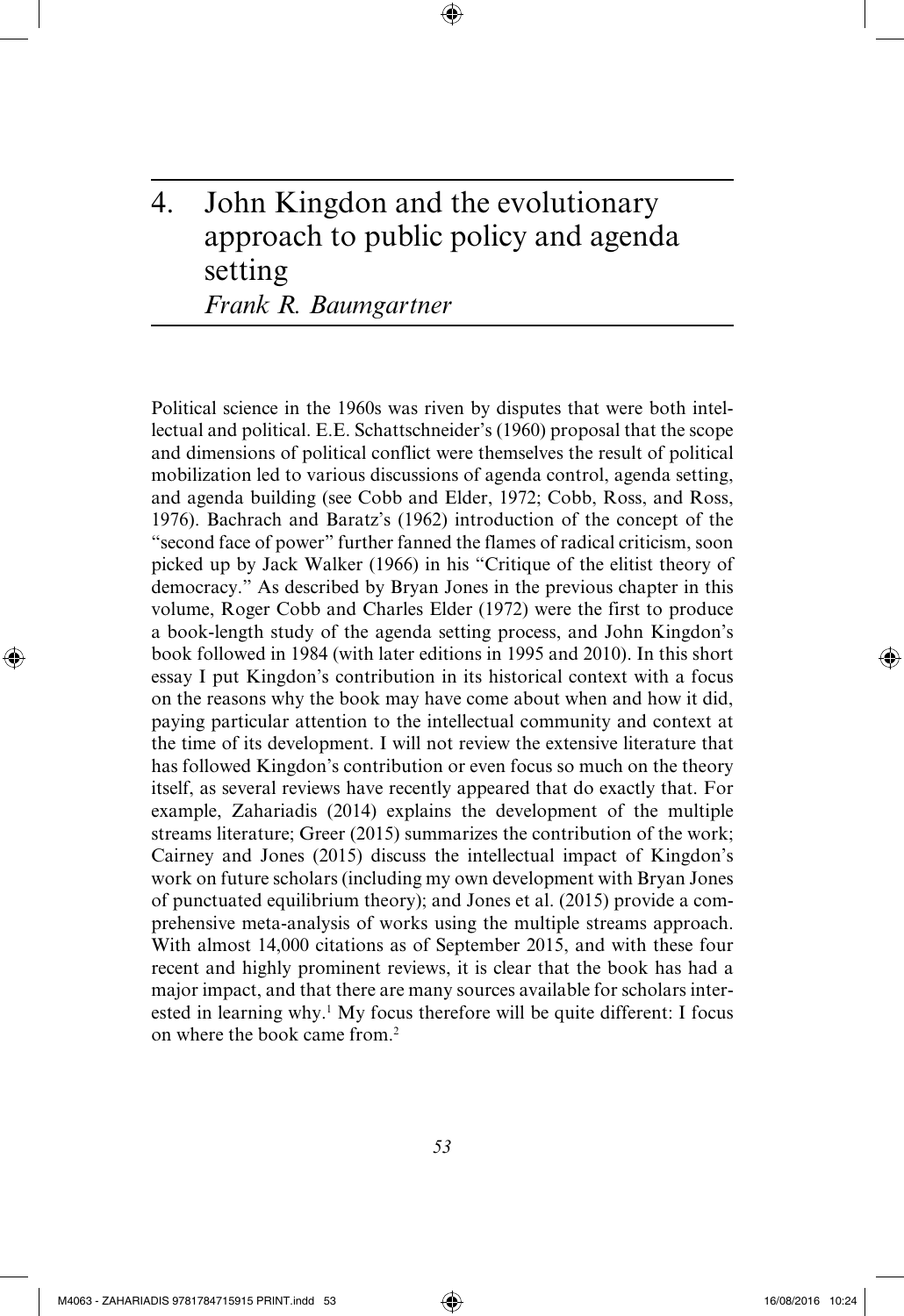# THE BEHAVIORAL STUDY OF POLITICAL ELITES

⊕

In the period before the publication of Kingdon's book in 1984, the University of Michigan, Ann Arbor, USA – like many other university environments – was awash in discussion of policy communities and the interesting jobs of high-level bureaucrats. Hugh Heclo (1974) had discussed the idea of how policymakers in and around governments engaged in "collective puzzlement on society's behalf" (p. 305) and later (1978) described the emergence of highly complex "issue networks," which he believed had already displaced the smaller and more easily understood issue subsystems or iron triangles of the past. While scholars used many different phrases for the term, there was clearly a return to what Ernest Griffith (1939) had called "whirlpools" – communities of experts, in and around government, who puzzled and strategized together on various issues of public policy. Whereas the behavioral revolution in political science is often referred to as one relating to the study of voting, and today my colleagues often refer to political behavior as a synonym for the study of voters and their attitudes, the impact of behavioralism at the University of Michigan was felt not only in the National Election Studies or at the Center for Political Studies.

At the University of Michigan, a cohesive, close, and powerful group of younger scholars focused not on voting but on the behaviors of elites in politics. Department Head Sam Eldersveld brought Pat Crecine from Carnegie Mellon University, PA, USA to head the revamped Institute of Public Administration, soon renamed the Institute of Public Policy Studies (and eventually transformed into the Gerald R. Ford School of Public Policy). Crecine brought with him a concern for bounded rationality and the behavioral study of decision-making in government settings, similar to the works of Herbert Simon, Richard Cyert, and James March (see Simon, 1947, 1985; Cyert and March, 1963). Kingdon was familiar with the Carnegie school through his graduate training in organizational theory with Rufus Browning at the University of Wisconsin–Madison, USA. A new generation of scholars sought to revolutionize the study of public policy and public administration just as the mass-oriented behavioralists were changing the study of voting and elections. Jack Walker was an early leader in this area at Michigan, both methodologically and conceptually. His early article (1969) on "The diffusion of innovations across the American States" was focused on the concept of policymaking communities. How did bureaucrats in the 50 state capitals understand how best to organize new government programs? They did so by speaking with each other at national conferences. In his 1977 "Setting the agenda in the US Senate," Walker also focused on the linkages between Washington

⊕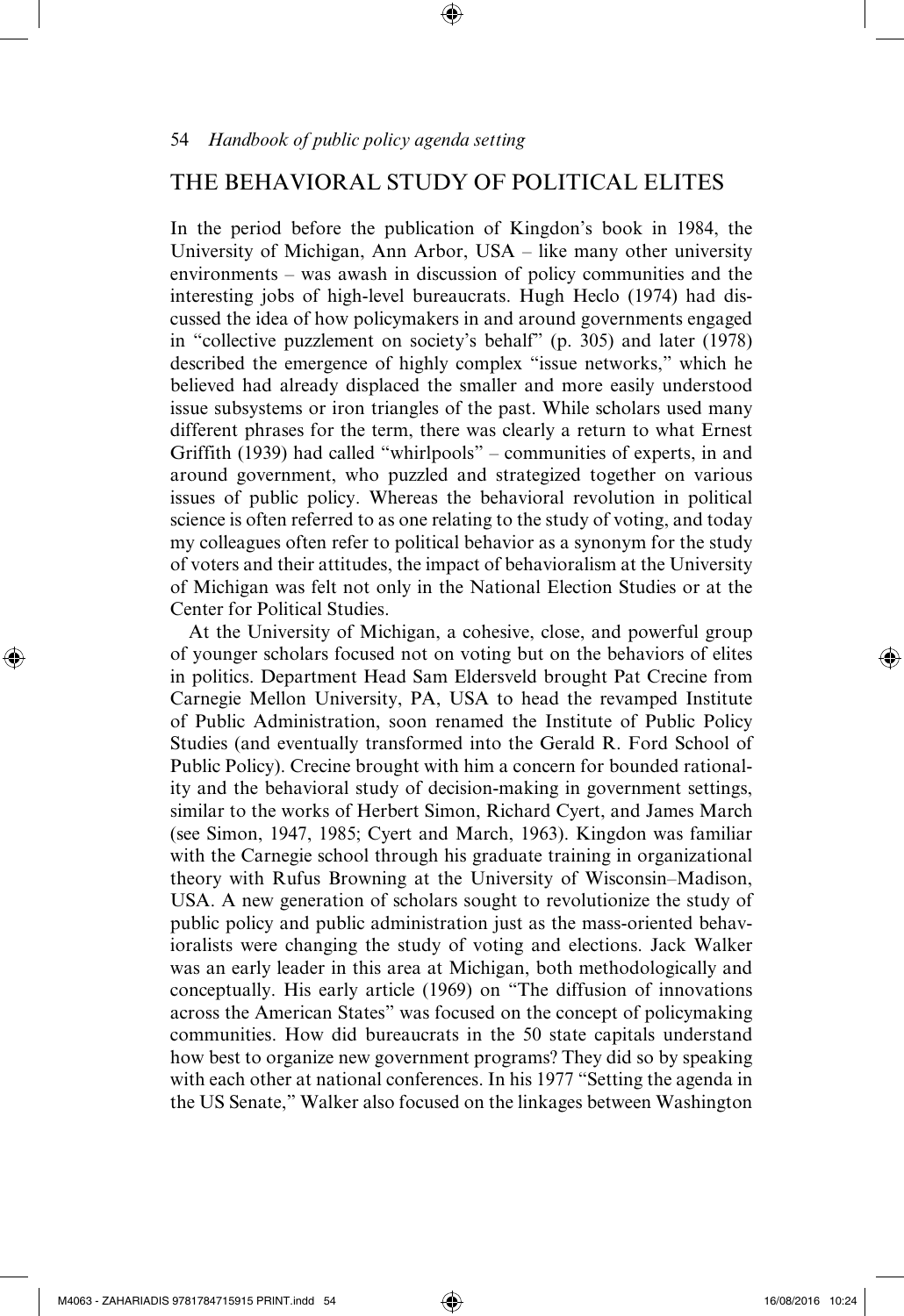⊕

policymakers and technically-oriented policy experts far from the halls of government, but knowledgeable about the technical issues of crafting or implementing successful programs. His 1966 "A critique of the elitist theory of democracy" had already placed the concept of the role of elites in the agenda setting process at center stage.

Joel Aberbach, Robert Putnam, Edie Goldenberg, Pat Crecine, Tom Anton, Samuel Eldersveld, and other University of Michigan faculty members of the time focused on elite policymaking systems in the USA and elsewhere. (Kingdon met regularly for an informal faculty discussion group on agenda setting with Goldenberg, Aberbach, Putnam, Walker, and occasionally others, for years.) Warren Miller and Donald Stokes felt that their studies of voters could not be complete without parallel surveys of Members of Congress (see Miller and Stokes, 1963). Phil Converse and Roy Pierce (1986) replicated the work in France, producing a monumental work equally of interest to those concerned with legislative behavior as to those concerned with voting and elections. So the study of elites was linked with the study of masses, and the department set out deliberately to be strong in both areas, with individual scholars involved in both types of behavioral research (see, for example, Aberbach and Walker's (1973) study of mass politics in Detroit or Kingdon's (1970) own study of opinion leaders in the electorate). With the authors of *The American Voter* studying elites and the institutionalists studying masses, the department clearly had more crossover and cooperation than we often see today between institutionalists and behavioralists. The reason is that distinction did not really exist; both sets were behavioralist, but some focused on elites and some on mass publics.

Aberbach, Putnam, and Rockman's (1981) completion of their *Bureaucrats and Politicians in Western Democracies* was perhaps a miracle of perseverance (the project was ready for its bar mitzvah by the time of its completion), but it was only one of many books to be written on the basis of formal surveys of elites. Robert Putnam had recently produced *Beliefs of Politicians* (1973a; see also 1971, 1973b) and a textbook entitled *The Comparative Study of Elites* (1976). Tom Anton (1980), Samuel Eldersveld with colleagues (1981), and John Campbell (1992) published elite-based interview studies of Swedish, Dutch, and Japanese policymakers respectively. Other important faculty colleagues working on related issues from a variety of perspectives included John Chamberlin and Larry Mohr in political science, Ned Gramlich and Paul Courant in economics, and Mayer Zald and Bill Gamson in sociology. Kingdon was surrounded by colleagues interested in the behavioral study of bureaucrats, interest groups, and elected officials just as much as those concerned with voters.

The strong linkages between scholars studying comparative and

⊕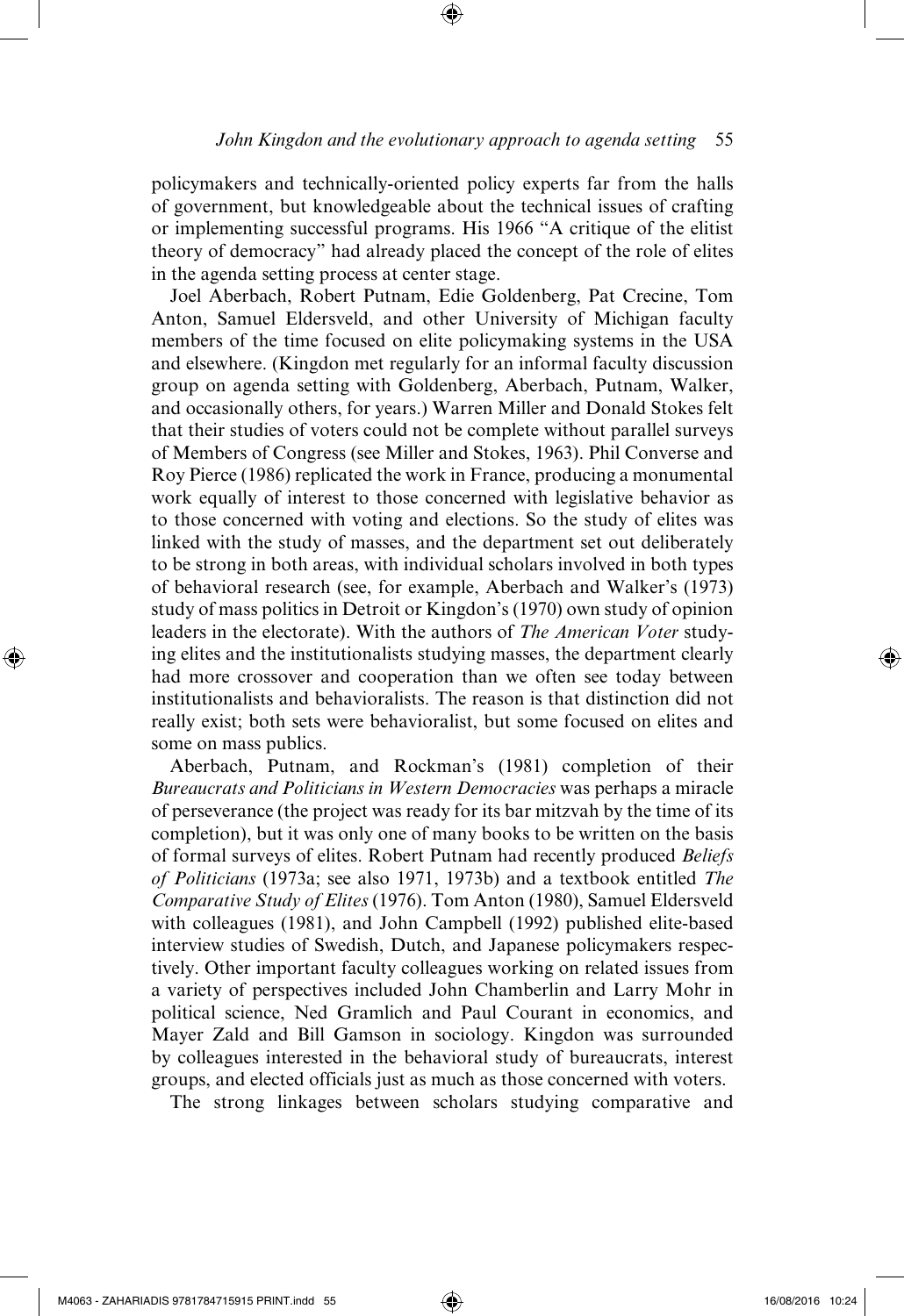## 56 *Handbook of public policy agenda setting*

American policy communities and the roles of elites stemmed perhaps from their common desire at the University of Michigan to establish the study of elites as equally important to the study of members of the mass public. While Kingdon himself remained firmly an Americanist, he was clearly interested in the generalizability of political science concepts beyond US borders; indeed, the next book he wrote after *Agendas* was *America the Unusual* (1999), which placed US politics in comparative perspective and was designed to be used in the large introductory lecture in American politics. This linkage of American and comparative studies of public policy, policy processes, and elites in general, and the focus on policy communities as an object of study, was one major element of the environment that generated *Agendas and Alternatives*.

⊕

# CONGRESSIONAL STUDIES

A second clear major influence in the book is Kingdon's own background as a congressional scholar. His first book, *Candidates for Office* (1966) – based on his dissertation – was a study of election campaigns. He used a stratified sampling procedure therein, with half the sample consisting of a census of all candidates (winners and losers) in Wisconsin, USA for federal or state-wide office (including the US Senate, the House, the Governor and other state-wide posts) and the other half a random sample of state legislative candidates, stratified by region within the state. His response rate – 62 of 64 candidates selected – was typical of his work, but no longer typical today. The interview was a highly structured survey, quite different from his later work.

His second book, and the one for which he was most widely known for many years, focused on congressional decision-making. *Congressmen's Voting Decisions* (1973) established him as a leader in the field, and remains a prominent contribution to the congressional literature to this day. With Richard Fenno's (1966, 1973) contributions to understanding congressional budgeting and work in committees, Kingdon's highly empirical and rigorous work on how Members of Congress scan the environment and decide how to cast their votes has been a touchstone of congressional research since its publication. The two scholars, with Charles O. Jones, perhaps defined the generation of scholars following Donald Matthews with a rich empirical knowledge of Congress and its procedures.

Some of these influences are clear from the acknowledgements in his books. He credits throughout his works the influences of such scholars as his graduate advisor Ralph Huitt, congressional luminaries Richard Fenno and Charles O. Jones, and Lewis A. Dexter. These scholars, perhaps

⊕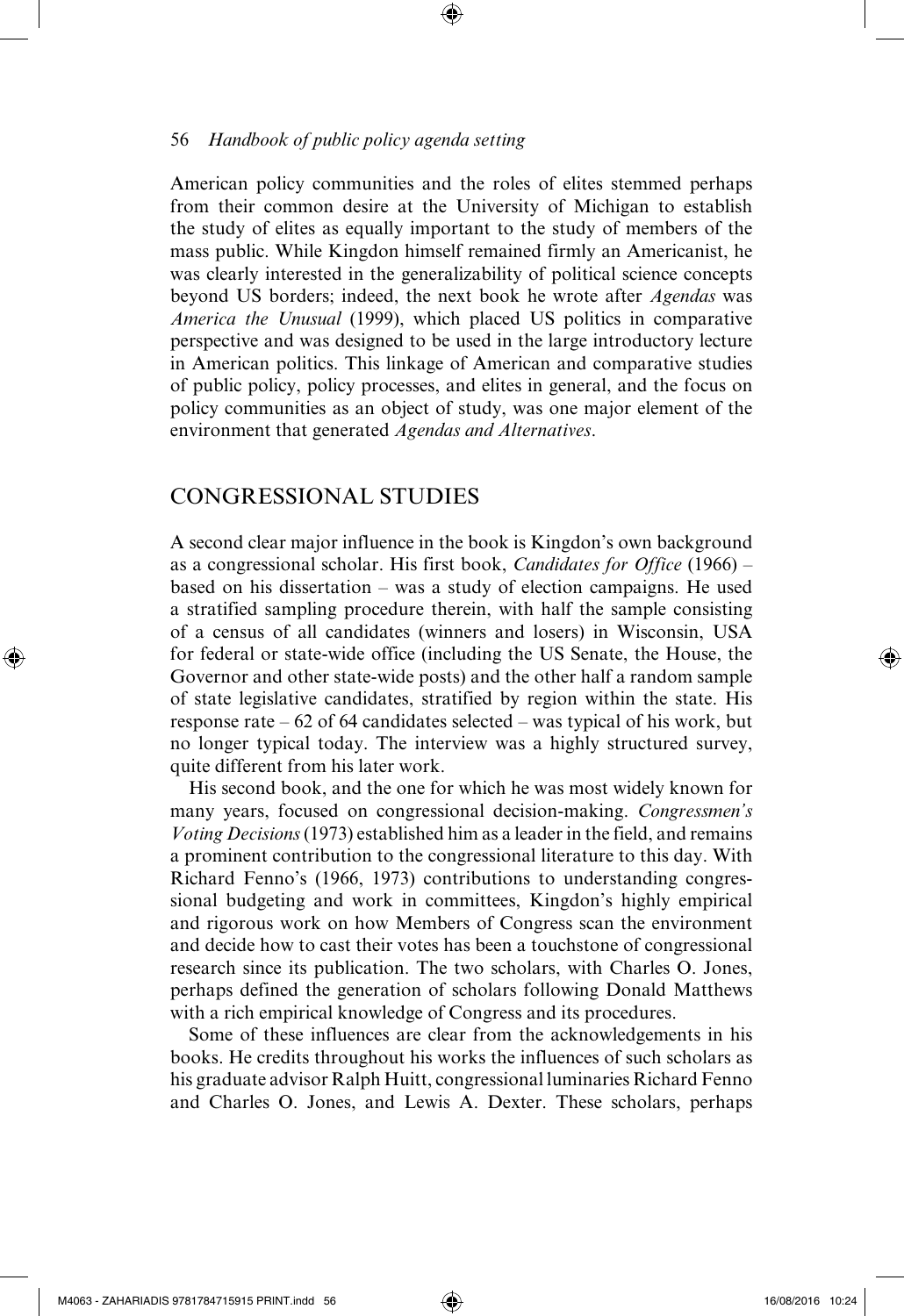## *John Kingdon and the evolutionary approach to agenda setting* 57

⊕

most exemplified by Fenno, have a rich understanding of the details and day-to-day workings of Congress. Fenno's *Homestyle* (1978) achieves a readability that is rare in political science, similar to Kingdon's *Agendas*. Further, Fenno – like Kingdon – is clearly comfortable describing and explaining something that is highly complex. Both have great complexity and richness in their descriptions, and neither wants to impose a structure that might not ring true to an intelligent staffer or long-standing observer of the Washington scene, be they a journalist, a policymaker, or a wellinformed political scientist. So there is a primacy of observation and a strong desire to write at a level of abstraction that enables the insights the research brings to bear to be interpretable both within the profession and inside the beltway. As is clear from his acknowledgements to such scholars as Dexter, Fenno, and Jones, Kingdon is a scholar who puts observation first.3 A research project can only be as good as the observations on which it is based, and in Kingdon's case these ideas and hunches were based on years of close interactions with congressional members and staff, other Washington policymakers and journalists, as well as the intellectual environment at the University of Michigan. But they did not remain ideas and hunches; interviews were in fact highly focused on a few key ideas, and after the fieldwork was over a long period of analysis followed to place the findings into a coherent and powerful theoretical structure combining induction and deduction.

Lewis A. Dexter was a gifted scholar of interest groups, congressional policymaking, and the study of elites, publishing a manual on *Elite and Specialized Interviewing* (1970) as well as classic works on interest groups and congressional influence (Bauer, Pool, and Dexter, 1963; Dexter, 1969). Kingdon fit his work clearly within this group of empirically oriented, interview-based, fieldwork-focused individuals who sought to write books of interest to scholars and also made sense to policymakers.

How could the ideas of genetics, adaptive behavior, cooperation and norms, and random couplings be applied to the congressional process? Other scholars had typically described it as highly structured. Kingdon's *Voting* was clearly more structured and deductively focused than Fenno's *Homestyle*. Even in *Agendas*, Kingdon clearly imposes a deductive structure to the complicated processes he is describing. The book is unusual in that it is both readable and familiar to a Washington insider at the same time as it imposes a very powerful theoretical structure on the description of an often seemingly chaotic reality. The structure he chose was highly unusual at the time and could not have been possible without a collection of colleagues interested in similar issues.

⊕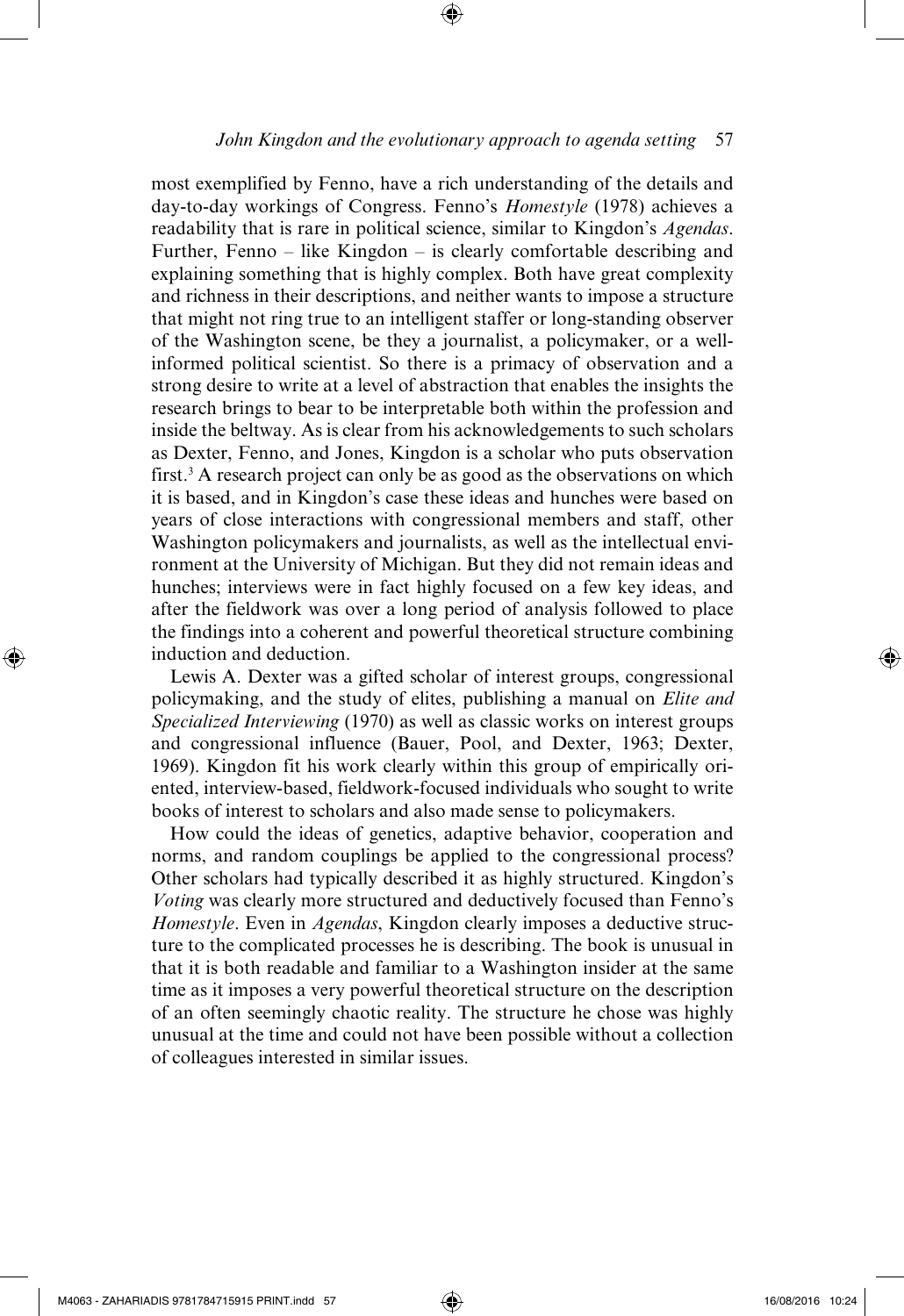# NATURAL SELECTION AND THE BIOLOGICAL ANALOGY

⊕

Michael Cohen, Robert Axelrod, and William Hamilton merit special mention by Kingdon in his Preface to *Agendas*, in particular Cohen (who had the office next door and who was in constant conversation with Kingdon throughout the writing of *Agendas*). Kingdon's theoretical structure through the book is a simplification of Cohen, March, and Olsen's (1972) "garbage can." Richard Dawkins's (1976) *The Selfish Gene* was a popular and highly influential explanation of natural selection and its potential to help understand various elements of human behavior. Robert Axelrod, of course, was completing his *The Evolution of Cooperation* at the same time as Kingdon's book (both were published in 1984, and Kingdon cited Axelrod as "forthcoming;" see also Axelrod (1981); Cohen and Axelrod (1984)). The impact of biological thinking and of natural selection on Kingdon's thoughts is clear on almost every page of the book. I recall reading drafts of Axelrod's and Kingdon's books in graduate seminars before they were published; the ideas were ubiquitous.

Whereas many in political science took inspiration from Newtonian physics, classical economics, and linear algebra, one of the most distinguishing characteristics of Kingdon's book is its use of biological metaphors and the concept of natural selection and randomness as essential drivers of the policy process. Some within the profession initially responded negatively to Kingdon's decision, and were disappointed by the clear difference in this book compared to his previous *Congressmen's Voting Decisions*, which fit in much more easily with a rationalist view. This disappointment stemmed fundamentally from a misunderstanding of theory and randomness. Of course, to assert that a process includes a random component – as Kingdon, Axelrod, Cohen, and anyone working from a natural selection perspective does –has powerful research design ramifications. Typically in political science we seek to test our theories at the individual level. But if individuals are affected by random effects, how can we predict their behavior and then compare it to what we observe, for a test of the theory? I recall discussing this particular problem with Kingdon (and Walker) many times, and his attitude was clear: you don't understand. First, if the process truly does include random (or "pseudo-random") elements, there is no value in suggesting it is determinative; that will never work. Second, the inclusion of randomness has not turned biology and genetics into unscientific areas of research; it has merely changed the unit of analysis at which scientists seek to test their theories. It is the difference between genetics and medicine, population ecology and veterinary science, climate science and meteorology. Whereas

⊕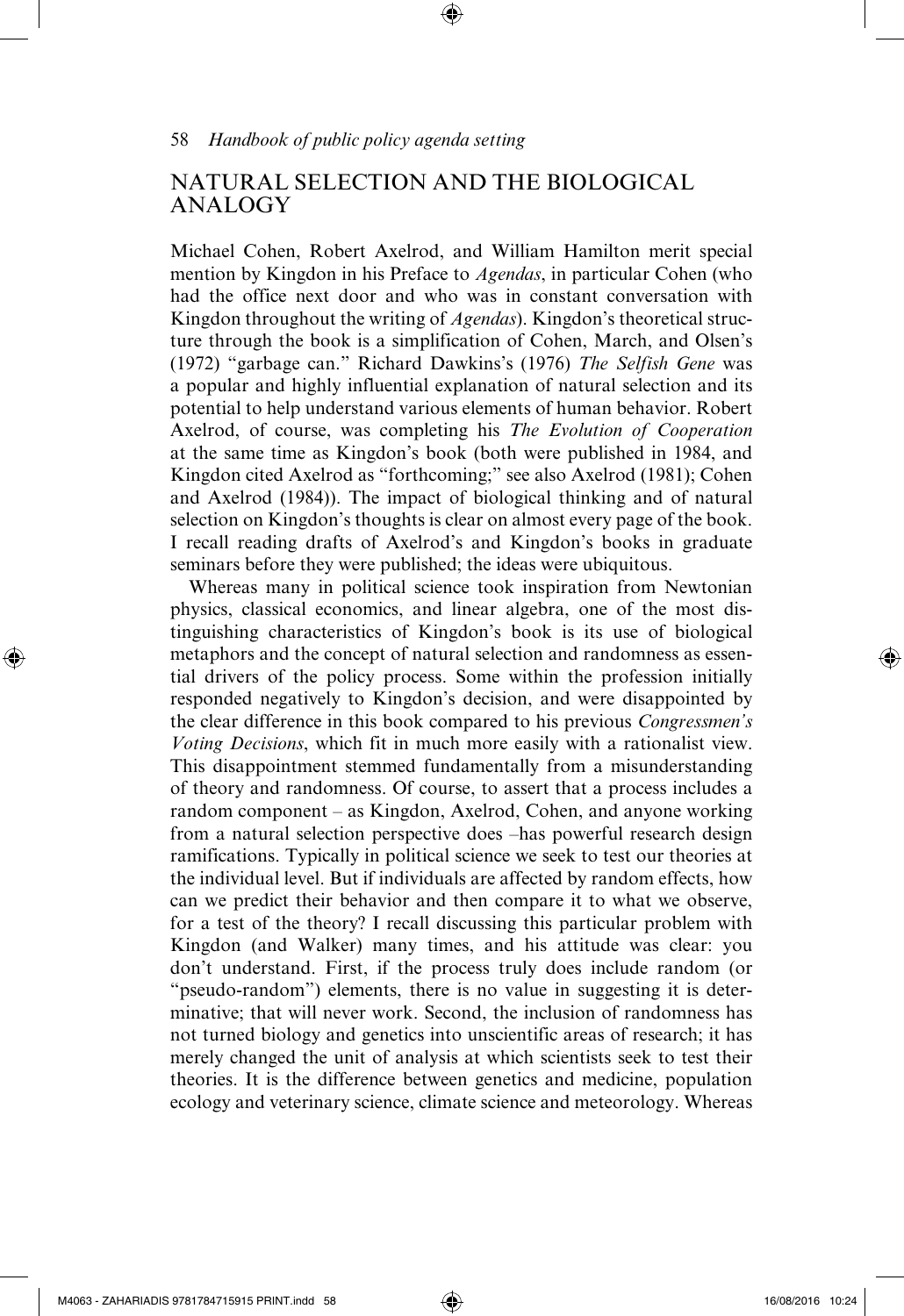## *John Kingdon and the evolutionary approach to agenda setting* 59

⊕

the doctor cannot predict if a child will be born with a genetic mutation, a geneticist can tell how often various mutations occur across a population. Whereas no weather reporter can tell us when a particular tropical storm will become a hurricane, nor where and when it will make landfall, climate scientists nonetheless understand the process by which these events occur. The Policy Agendas Project, in fact, is driven by a desire to make possible population-level tests of ideas that had been studied only at the individual level in the past. Kingdon pushed the profession very far in a direction that has enormous potential for the future.

Kingdon's theory was definitely a theory, not just a set of metaphors. It lays out a set of factors that explain why agendas change as they do. Kingdon would distinguish between "essential" and "residual" randomness. In his view, important institutional and other factors do indeed structure the agenda setting process. Elections occur at regular intervals; the public mood changes only slowly; entrepreneurs seek to take advantage of windows of opportunity that are open for only certain periods of time; institutional gatekeepers have privileged positions in the policy process. Even after these structures have their impact on the process, however, there is a residual randomness: the window of opportunity may close unexpectedly; the election may yield an unexpected winner; a gatekeeper may lose their position. This is why Kingdon talked about probabilities of outcomes rather than point predictions. Similarly to how climate scientists or evolutionary biologists understand structure but discuss probabilities, Kingdon also did so – most explicitly in the most recent edition of *Agendas*, where in the Epilogue he discusses President Obama's health care initiative (2010).

While there is no question that the fluid metaphors derive more from biology and evolution than from physics or astronomy, Kingdon develops a powerful theoretical model based on a firm understanding of decisionmaking processes derived from the Carnegie school of organizational theory, centered on the works of such authors as Herbert Simon, Johan Olsen, James March, Richard Cyert, and Michael Cohen. These works take seriously issues of human cognition and psychology, but are amenable to mathematical modeling and computer simulations of complexity (for example, the works of John Holland, Robert Axelrod, and the "garbage can" model) rather than the highly deductive mathematical models that are common in other areas of political science or economics. Those approaches simply did not capture the diversity of behaviors that he observed in the process.

Kingdon's *Agendas* took seriously the biological approach to the study of public policy because it jibed with his understanding of how policymakers interact with one another in the complex world of Washington, USA. This

⊕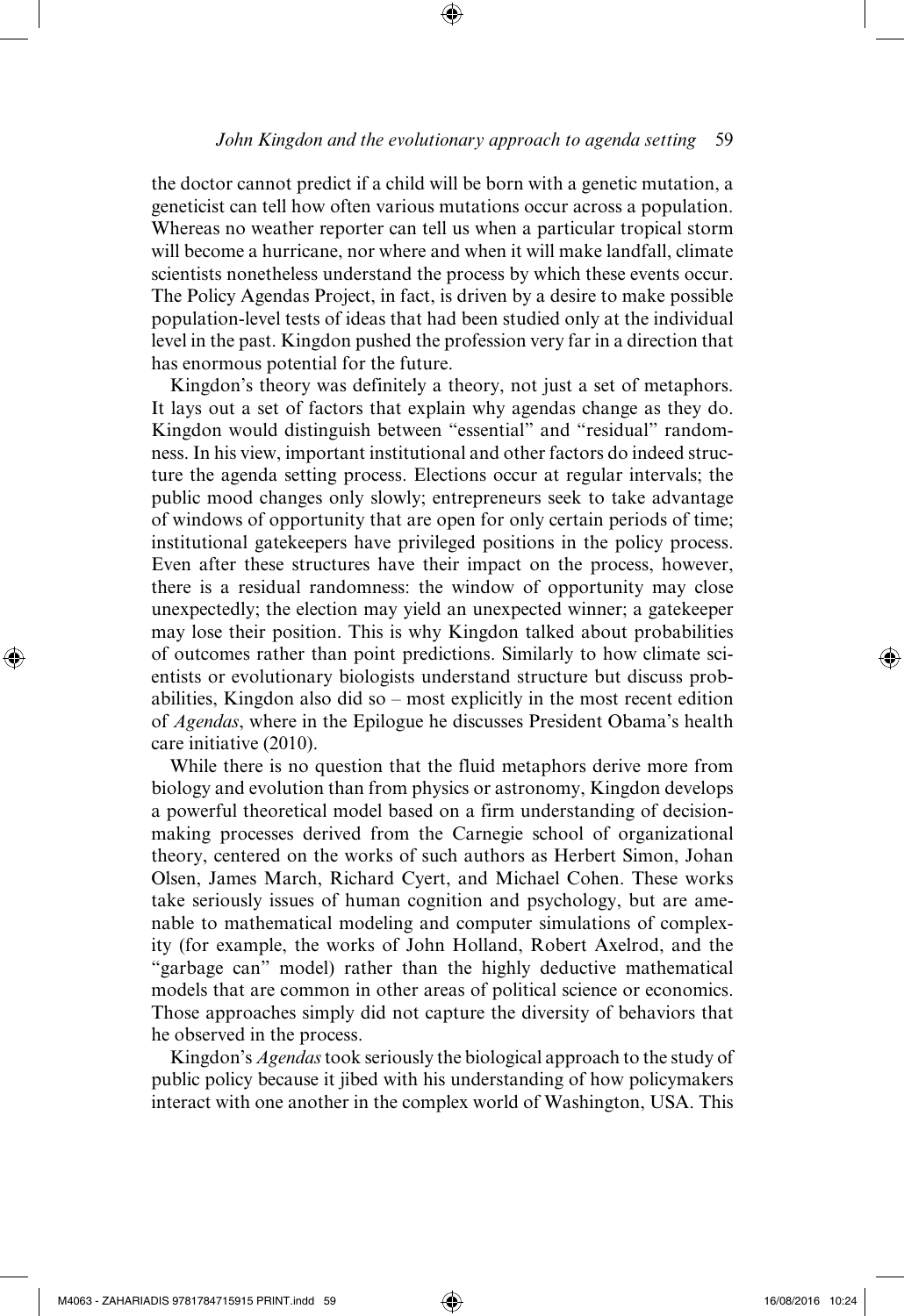would not have happened were it not for the influence of Michael Cohen, Robert Axelrod, William Hamilton, John Chamberlin, and other colleagues who surrounded Kingdon during the time this book was developed.

⊕

## CONSTRUCTING THE BOOK

It was no easy task to take a deep knowledge of Washington policy processes and congressional procedures and to put that into a book that would be coherent and understandable with a theoretical focus drawn from evolutionary biology. It was certainly not apparent how to do so, and no major political science theories at the time gave a prominent place to randomness (except for Cohen's "garbage can" model). So how did Kingdon construct a book with such staying power?

This book was a long time coming. Kingdon's project was funded by a National Science Foundation (NSF) grant in 1978, which called for four years of field research. Kingdon remarked how surprised he was that the NSF would support the work since it proposed a more inductive research approach than is typical. A careful reader of the book will see a bifurcation between the main elements of the book, described in the main chapters, and the careful coding of many individual policy proposals in the appendix. That work clearly informed the writing, but eventually the structure of the book would not be, as in his previous book on congressional voting, the straightforward reporting of tables and figures.

Besides the quality of the writing, a key distinctive feature of the book is that while it is clearly a research report it is also a teaching tool. The structure of the book allowed its use as supplemental material in a wide range of courses – from introductions to American politics to congressional procedure, interest groups and policymaking. The chapters parallel the institutions of government but are not traditional chapters on institutions. Rather, the book was striking because it was a behavioral look at who actually plays which role. The section on interest groups does not talk about Olsonian membership dilemmas, but how lobbyists are "outside of government, but not just looking in" (*Agendas*, Chapter 3). While the book reflects important institutional distinctions, it does not fetishize institutional role. Like a true behavioralist, and harkening back to a previous generation of scholars looking at the interactions of policy communities in Washington, he lets the observations tell the story. If ideas can come from congressional staff, interest groups, academics, or from government officials, then all must be discussed, and not necessarily in order of their institutional position. The book simply implemented the ideas discussed earlier about the interactions of players within a community of

⊕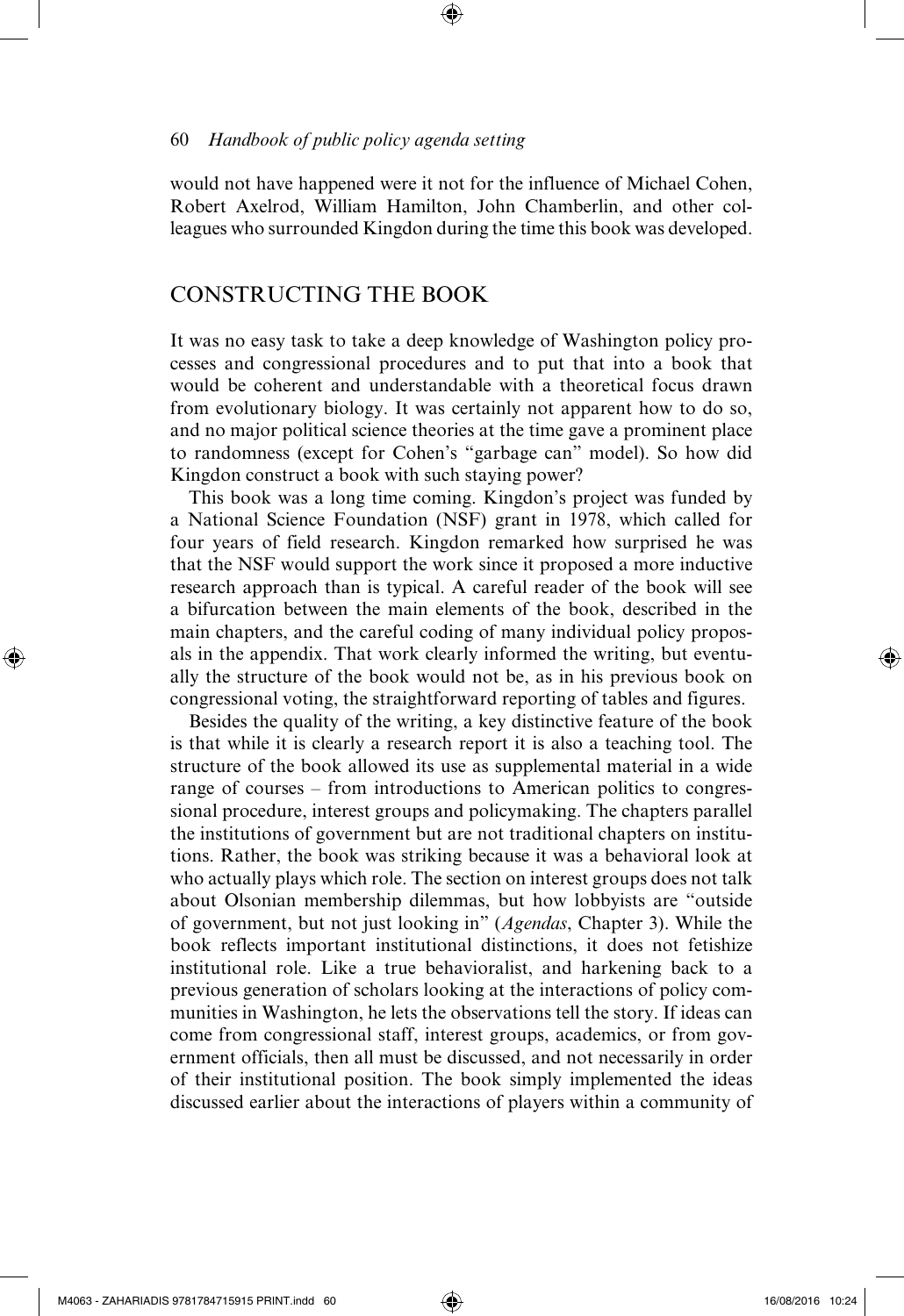experts – in this case, the health and transportation policy communities in Washington, USA.

⊕

Like Richard Fenno's *Homestyle*, Kingdon's *Agendas* is also remarkable for its methodological Appendix describing the questionnaire and broader interview procedures. Louis Dexter (1970), in his book on *Elite and Specialized Interviewing*, focuses on how to interview elites rather than members of the mass public, as in a public opinion survey. For Kingdon, like Fenno, the real distinction might be between elite and mass interviewers, however. It is particularly instructive to track the changes in the forms of interviews that he conducted from his earliest work on candidates. The first questionnaire (see Kingdon, 1966, Appendix B) was a highly formal survey research document complete with show cards and extensive demographic questions. In the second book, citing Robert Peabody and Ralph Huitt, the questionnaire starts out with a citation to a particular vote chosen through a procedure to identify "big votes" (Kingdon, 1973, pp.279–84) and begins: "How did you go about making up your mind? What steps did you go through?" The questionnaire includes just nine questions (p. 287).

In both his congressional voting book and in his later book on agendas, the interviews were conversations. In *Agendas*, he starts out by asking "what major problems are you and others in the [health / transportation] area most occupied with these days?" and probes only as necessary from there on (the questionnaire has just seven questions; see Kingdon, 1984, p.221). He makes sure he touches all the points on which he will need information, if the official does not volunteer it and might know it. Then again, if the information is volunteered, or if he has the sense that the respondent has no reason to be aware of the answer, he does not ask a question that need not be answered. Kingdon, like Fenno, was such a skillful interviewer that he was able to extract from his respondents a feel for the process of policymaking in Washington. This could only come if these Washington policymakers understood that were discussing their work with a peer, not a neophyte. It is also clear that the conversational tone of the interviews allowed the respondents to go into greater detail on whatever points they felt needed elaboration. To do this kind of work, the author had to know the substance of what they were discussing, which is why Kingdon limited himself to just two policy domains (it is hard to get up to speed to understand the jargon and details of a new policy domain in order to have an intelligent conversation with an insider). Indeed, while the questionnaire listed in the Appendix to the book lists just a few questions, the probes were extensive, requiring considerable research for each interview, as they focused on particular issues if not spontaneously mentioned by the respondent. Soaking and poking allowed insights to come from the respondents and generated a mass of information that

⊕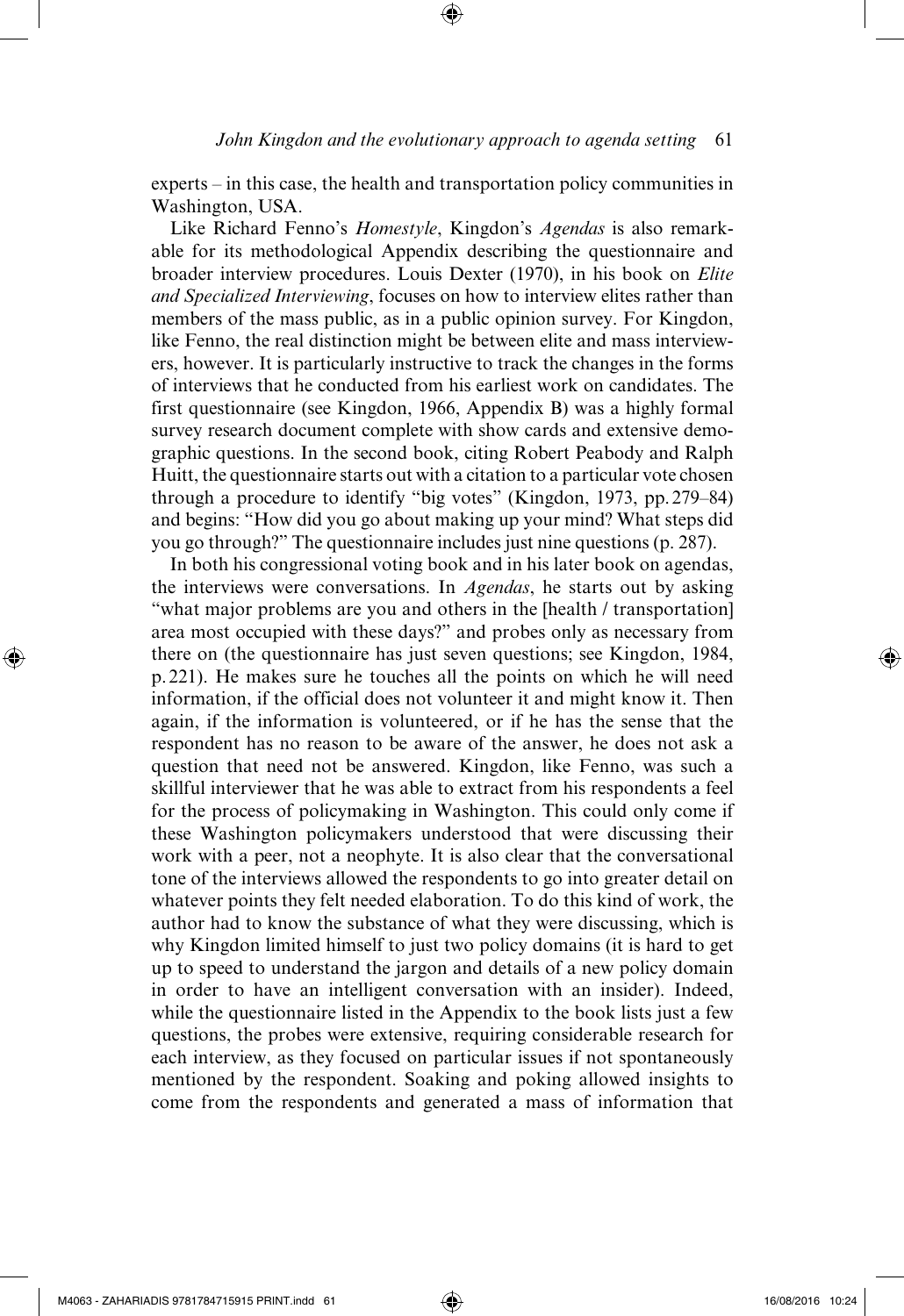## 62 *Handbook of public policy agenda setting*

then had to be systematically compiled and assessed. This was the right way to do these interviews in areas where the research questions were general probes, not precise measurements of narrowly defined questions deduced from a previously refined theoretical model. As the first to study these topics, he needed a more inductive and open research approach to allow the respondents to convey what they knew, as if to a peer. In the interview-based work that I have done, I have always used Kingdon's short but essential interview schedules as a model. The key difference in interviewing may not be mass and elite survey populations, but mass and elite interviewers. He was in the elite.

⊕

## LATER WORK AND INFLUENCE

Having published a book about campaigning for office, one on congressional decision-making, and one on agenda setting, Kingdon planned to write one on policy implementation. While he had perhaps written the agenda setting book out of order, his idea here was to write a book about each stage of the policy process. It never happened. Having written three books based on extensive fieldwork and years of study, he simply tired of the hassles and the rare but occasional uncooperative or unpleasant interview subject. As is clear from the preceding discussion of his interview techniques, this was intellectually tiring work: learning the substance of a range of policy issues well enough to engage in an intelligent conversation with a policymaker is exhausting, especially when each day brings another interview, to be followed by several years of coding and analyzing. He designed an intensive study, but ironically never implemented his book on implementation. Rather, he continued to explore ideas of complexity (and wrote another book, *America the Unusual*, published in 1999). My own book with Bryan Jones (Baumgartner and Jones, 1993) benefited from Kingdon's explorations of complexity and his continued forays into the literature on biology and evolution. He was the reviewer for University of Chicago Press for our book (initially entitled *The Politics of Disequilibrium*) and he pushed us strongly to adopt the language of punctuated equilibrium, which was absent from the initial draft. Of course, that language is now fundamental to how our book is understood.

In some ways we sought to respond explicitly to the research design Kingdon had used in *Agendas*. Where he based his research on four years of fieldwork, and covered just two issue domains, we wanted to cover many decades and many policy domains. This of course required us to not base our work on interviews, and perhaps also explains one of the only ways in which our works do not square: the role of the media. Kingdon's

M4063 - ZAHARIADIS 9781784715915 PRINT.indd 62 16/08/2016 10:24

⊕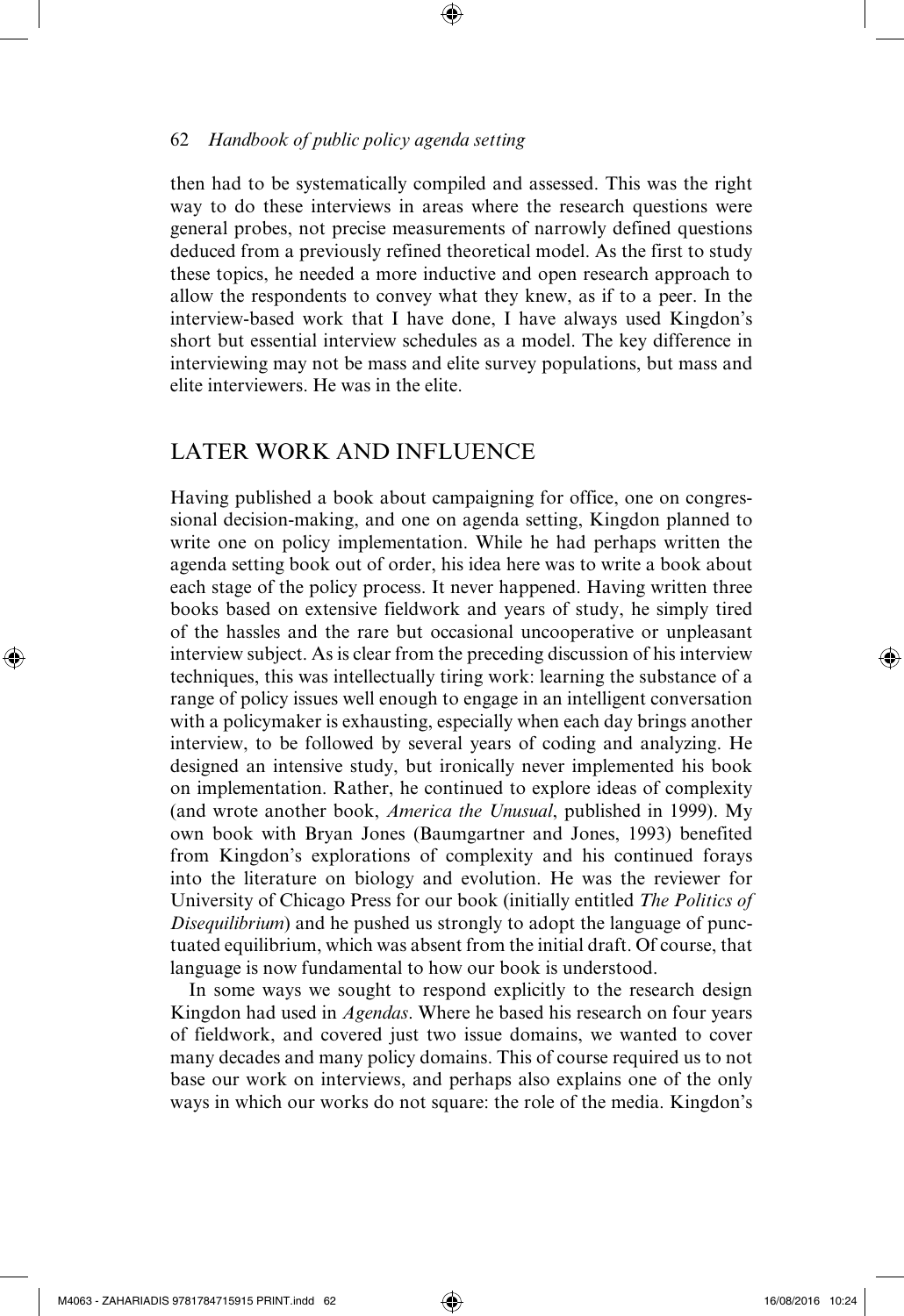#### *John Kingdon and the evolutionary approach to agenda setting* 63

respondents simply did not suggest to him that the media did more than convey ideas they already knew; Bryan Jones and I found a more important role for the media. This finding has led to many commentaries and seminar discussions (can it really be true?), but John's response was to stay true to the data: that's what his respondents said.

There is no doubt that the impact of Kingdon's work on the field has stretched beyond the thousands of cites and the many scholars who have adopted a multiple streams approach; it is also a driving force of the punctuated equilibrium approach – in fact, he was present at the creation. The Policy Agendas Project is largely driven by our desire to construct the next logical step in the study of agenda setting, following his contribution. Of course, it succeeds in some areas better than others, and one way in which it has not improved on his work at all is in the area of studying the power of ideas – still a major contribution of Kingdon's approach, and one that many of us have followed up on in various works.

Benefitting from the brainpower of John Kingdon was no monopoly for any of us who worked with him. He gave to many students over the years but, remarkably and consistently, never attempted to push or pull us in to his orbit or to adopt any of his particular ideas. Kingdon's *Agendas* was a product of many forces, but most prominently the genius, creativity, and unending curiosity of its author.

## **NOTES**

⊕

- 1. With 30 years of hindsight since the publication of *Agendas*, it is clear that the book has great staying power and impact. However, at the time of its publication, this was not guaranteed. Shortly after Kingdon published his book, Nelson Polsby published *Political Innovation in America* (1985). Polsby's book was initially given much more attention than Kingdon's, including high-profile and laudatory reviews in such places as *The Los Angeles Times*, *The New York Times Book Review*, and *The Washington Post*. That book, while engaging and readable, has not had the long-term impact of Kingdon's work. A Google scholar search in September 2015 showed 480 citations for Polsby's book; certainly a good number, but far from the 13,755 found for *Agendas, Alternatives and Public Policy* at that same time.
- 2. I studied at the University of Michigan, Ann Arbor, USA from 1976 through 1986 and have long been close to Kingdon; he has been one of my closest mentors in the profession throughout my career. But it should be clear that if he had written this chapter his own recollections might differ from my reconstructions. After drafting it, however, I did send it to him for comments and he provided a number of improvements and corrections. Thanks to John, to former Kingdon research assistants (and my graduate school colleagues H. W. Perry, Roy Meyers, and Mark Peterson), as well as to Tom Gais, Bryan Jones, Andrew McFarland, Joel Aberbach, John Creighton Campell, Robert Putnam, Robert Axelrod, and Kirsten Kingdon for comments.
- 3. See his revealing epigram to the "Appendix on Methods" in *Agendas*, by Bertrand Russell: "Aristotle could have avoided the mistake of thinking that women have fewer teeth than men by the simple device of asking Mrs. Aristotle to open her mouth."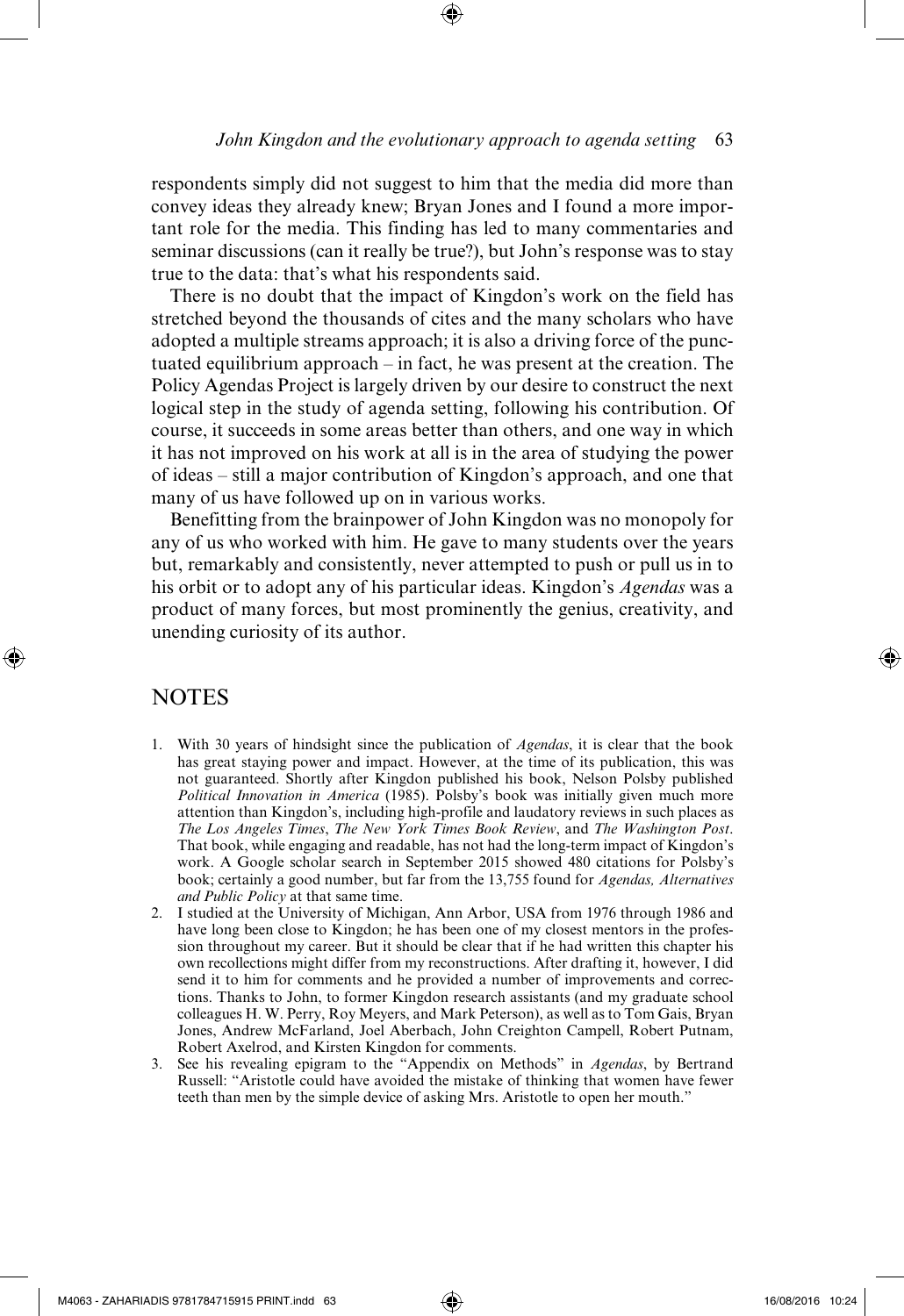## **REFERENCES**

Aberbach, J. D. and J. L. Walker, Jr. (1973), *Race in the City*, Boston, MA: Little, Brown.

- Aberbach, J. D., R. D. Putnam and B. A. Rockman (1981), *Bureaucrats and Politicians in Western Democracies*, Cambridge, MA: Harvard University Press.
- Anton, T. J. (1980), *Administered Politics: Elite Political Culture in Sweden*, Boston, MA: Martinus Nijhoff.
- Axelrod, R. (1981), "The emergence of cooperation among egoists", *American Political Science Review* **75**, 306–18.
- Axelrod, R. (1984), *The Evolution of Cooperation*, New York, NY: Basic Books.
- Bachrach, P. and M. Baratz (1962), "The two faces of power", *American Political Science Review* **56**, 947–52.

Bauer, R. A., I. S. Pool and L. A. Dexter (1963), *American Business and Public Policy: The Politics of Foreign Trade*, New York, NY: Atherton Press.

- Baumgartner, F. R. and B. D. Jones (1993), *Agendas and Instability in American Politics*, Chicago, IL: University of Chicago Press.
- Cairney, P. and M. D. Jones (2015), "Kingdon's multiple streams approach: What is the empirical impact of this universal theory?", *Policy Studies Journal* **44** (1), 37–58.
- Campbell, J. C. (1992), *How Policies Change: The Japanese Government and the Aging Society*, Princeton, NJ: Princeton University Press.

Cobb, R. W. and C. D. Elder (1972), *Participation in American Politics: The Dynamics of Agenda-Building*, Baltimore, MD: The Johns Hopkins University Press.

- Cobb, R.W, J.-K. Ross and M. H. Ross (1976), "Agenda building as a comparative political process", *American Political Science Review*, **70** (March), 126–38.
- Cohen, M. D. and R. Axelrod (1984), "Coping with complexity: The adaptive value of changing utility", *American Economic Review*, **74** (March), 30–42.
- Cohen, M., J. G. March and J. P. Olsen (1972), "A garbage can theory of organizational choice", *Administrative Science Quarterly*, **17**, 1–25.
- Converse, P. E. and R. Pierce (1986), *Political Representation in France*, Cambridge, MA: Harvard University Press.
- Cyert, R. M. and J. G. March (1963), *A Behavioral Theory of the Firm*, Englewood Cliffs, NJ: Prentice-Hall.
- Dawkins, R. (1976), *The Selfish Gene*, New York, NY: Oxford University Press.
- Dexter, L. A. (1969), *How Organizations are Represented in Washington*, Indianapolis, IN: Bobbs-Merrill.
- Dexter, L. A. (1970), *Elite and Specialized Interviewing*, Evanston, IL: Northwestern University Press.
- Eldersveld, S. J., J. Kooiman and T. van der Tak (1981), *Elite Images of Dutch Politics: Accommodation and Conflict*, Ann Arbor, MI: University of Michigan Press.
- Fenno, R. F., Jr. (1966), *The Power of the Purse: Appropriations Politics in Congress*, Boston, MA: Little, Brown.
- Fenno, R. F., Jr. (1973), *Congressmen in Committees*, Boston, MA: Little, Brown.
- Fenno, R. F., Jr. (1978), *Homestyle: Members of Congress in their Districts*, Boston, MA: Little, Brown.
- Greer, S. (2015), "John Kingdon's *Agendas, Alternatives, and Public Policies*", in Steven J. Balla, Martin Lodge and Edward C. Page (eds.), *The Oxford Handbook of Classics in Public Policy and Administration*, New York, NY: Oxford University Press, pp. 417–32.
- Griffith, E. S. (1939), *The Impasse of Democracy*, New York, NY: Harrison-Hilton.
- Heclo, H. (1974), *Modern Social Policies in Britain and Sweden: From Relief to Income Maintenance*, New Haven, CT: Yale University Press.
- Heclo, H. (1978), "Issue networks and the executive establishment", in Anthony King (ed.), *The New American Political System*, Washington, DC: American Enterprise Institute, pp.87–124.

Jones, M. D., H. L. Peterson, J. J. Pierce, N. Herweg, A. Bernal, H. L. Raney and

M4063 - ZAHARIADIS 9781784715915 PRINT.indd 64 16/08/2016 10:24

⊕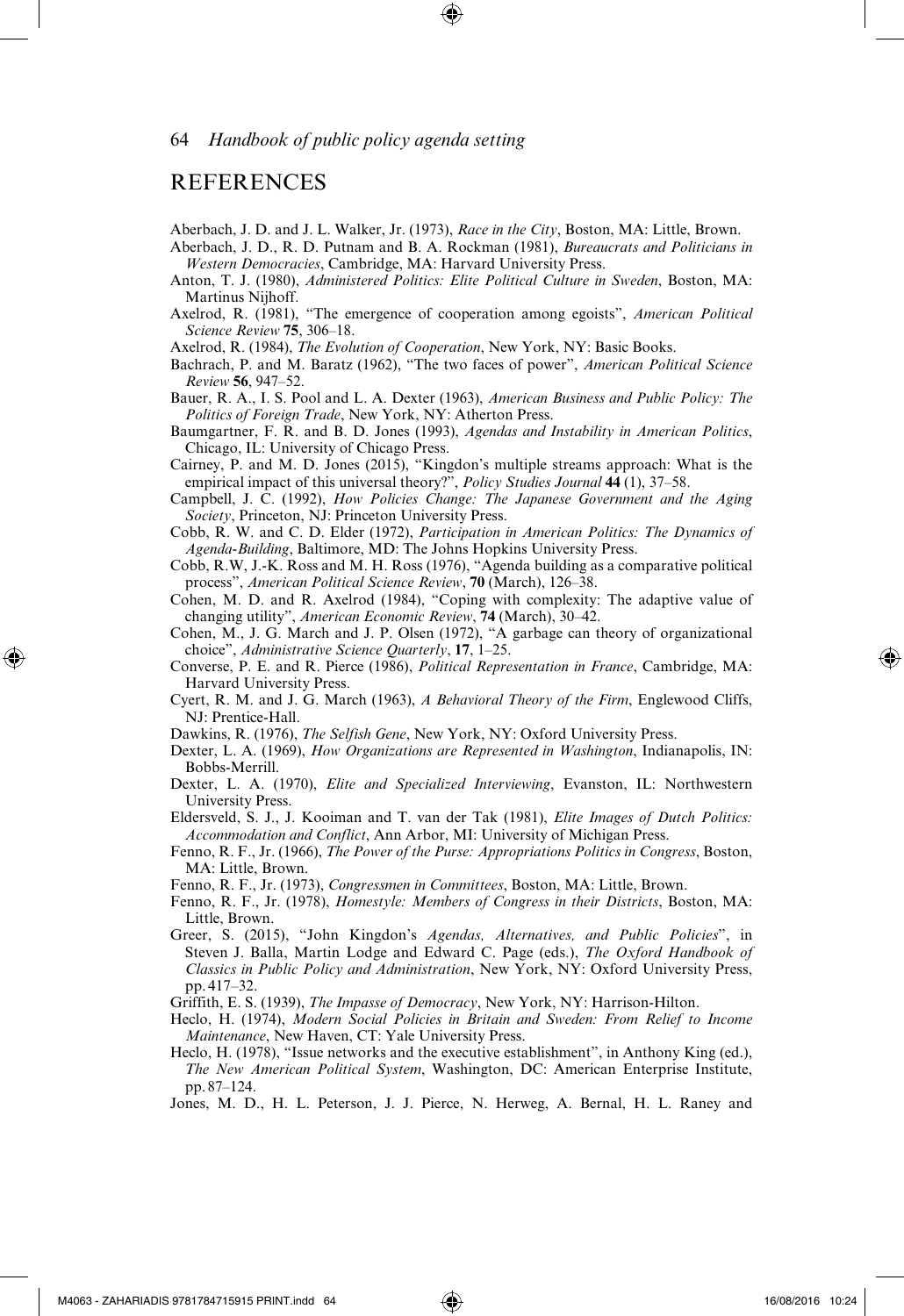- N. Zahariadis (2015), "A river runs through it: A multiple streams meta-review", *Policy Studies Journal*, **44** (1), 13–36.
- Kingdon, J. W. (1966), *Candidates for Office: Beliefs and Strategies*, New York, NY: Random House.
- Kingdon, J. W. (1970), "Opinion leaders in the electorate", *Public Opinion Quarterly*, **34** (2), 256–61.
- Kingdon, J. W. (1973), *Congressmen's Voting Decisions*, New York, NY: Harper and Row.
- Kingdon, J. W. (1981), *Congressmen's Voting Decisions* (2nd ed.), New York, NY: Harper and Row.
- Kingdon, J. W. (1984), *Agendas, Alternatives, and Public Policies*, Boston, MA: Little, Brown.
- Kingdon, J. W. (1989), *Congressmen's Voting Decisions* (3rd ed.), Ann Arbor, MI: University of Michigan Press.
- Kingdon, J. W. (1995), *Agendas, Alternatives, and Public Policies* (2nd ed.), New York, NY: Longman.
- Kingdon, J. W. (1999), *America the Unusual*, New York, NY: Worth Publishers.
- Kingdon, J. W. (2010), *Agendas, Alternatives, and Public Policies* (3rd ed.), New York, NY: Longman.
- Miller, W. E., and D. E. Stokes (1963), "Constituency influences in Congress", *American Political Science Review*, **57**, 45–57.
- Polsby, N. W. (1985), *Political Innovation in America: The Politics of Policy Initiation*, New Haven, CT: Yale University Press.
- Putnam, R. D. (1971), "Studying elite political culture: The case of 'Ideology'", *American Political Science Review*, **65** (3), 651–81.
- Putnam, R. D. (1973a), *The Beliefs of Politicians: Ideology, Conflict, and Democracy in Britain and Italy*, New Haven, CT: Yale University Press.
- Putnam, R. D. (1973b), "The political attitudes of senior civil servants in Western Europe: A preliminary report", *British Journal of Political Science*, **3** (3), 257–90.

Putnam, R. D. (1976), *The Comparative Study of Elites*, Englewood Cliffs, NJ: Prentice Hall. Schattschneider, E. E. (1960) *The Semi-Sovereign People*, New York, NY: Holt, Rinehart and Winston.

- Simon, H. A. (1947), *Administrative Behavior: A Study of Decision Making Processes in Administrative Organizations*, New York, NY: Macmillan.
- Simon, H. A. (1985), "Human nature in politics: The dialogue of psychology with political science", *American Political Science Review*, **79**, 293–304.
- Walker, J. L., Jr. (1966), "A critique of the elitist theory of democracy", *American Political Science Review*, **60**, 285–95, 391–92.
- Walker, J. L., Jr. (1969), "The diffusion of innovations among the American States", *American Political Science Review*, **63** (3 September), 880–99.
- Walker, J. L., Jr. (1977), "Setting the agenda in the US Senate: A theory of problem selection", *British Journal of Political Science*, **7**, 423–45.
- Zahariadis, N. (2014), "Ambiguity and multiple streams", in P. A. Sabatier and C. M. Weible (eds.), *Theories of the Policy Process* (3rd ed.), Boulder, CO: Westview Press, pp.25–58.

⊕